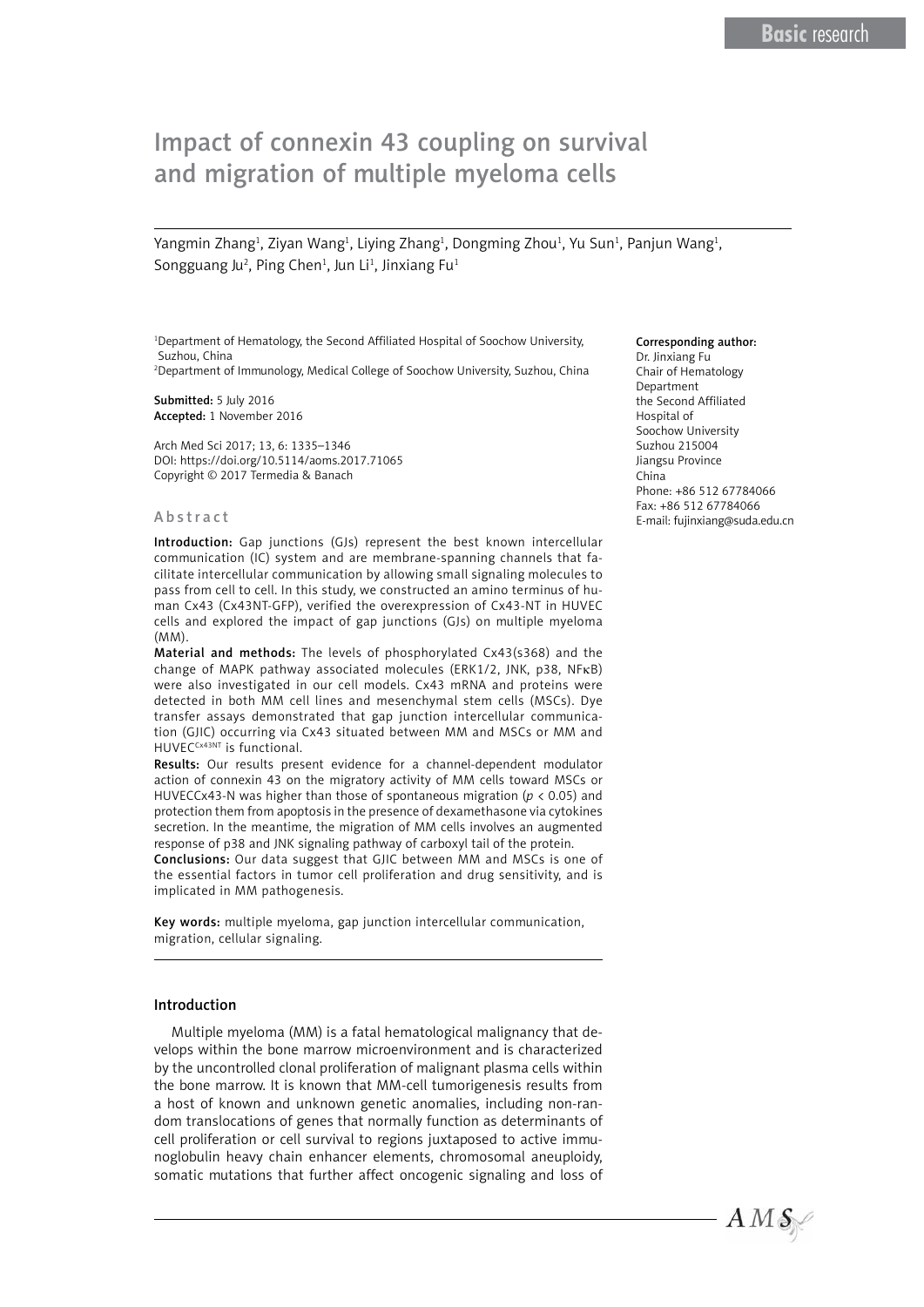heterozygosity of tumor-suppressor genes. However, it is critical to recognize that even in the setting of a genetic disease, the plasma cell tumor microenvironment (TME) contributes significantly to malignant transformation and pathogenesis [1–3]. The evidence continues to demonstrate that dynamic interactions between the MM cells and their TME profoundly influence the behavior of each other. How this microenvironment becomes so supportive of MM, and the contribution and interaction of the various components of the microenvironment to enhancing MM growth, are only beginning to be understood [4–6]. This microenvironment is composed of generically denominated stromal cells which include monocytes/macrophages, mesenchymal stem cells, adipocytes, immune cells, osteoclasts, osteoblasts and endothelial cells. Cell-to-cell contact between bone marrow stromal cells and MM cells has been recently proposed as a pivotal regulatory interaction in the growth and survival of malignant plasma cells [7, 8].

Gap junctions (GJs) represent the best known intercellular communication (IC) system and are membrane-spanning channels that facilitate intercellular communication by allowing small signaling molecules to pass from cell to cell [9]. Multiple cell types in the bone marrow microenvironment, which express Cx43, include monocytes, dendritic cells, B and T lymphocytes, as well as MM cells [10–12]. Cx43 is essential for terminal differentiation of B and T cells when tested in Cx43-deficient mice; however, when Cx43 was missing in bone marrow cells alone, T cell development was normal [10, 13]. More than 20 connexin genes have been found in human and mouse genomes, and disruption of connexin expression often results in developmental defects and lethality [14]. Besides IC, connexins, especially Cx43, which has a relatively long C-terminal cytoplasmic domain, may serve as adaptor proteins and interact with the cytoskeleton and signaling molecules such as β-catenin, Src, protein kinase C, and MAPK [15]. Our previous studies [16] also demonstrated that osteoblasts induced from bone marrow mesenchymal stem cells (MSCs) supported survival and proliferation of MM cells. However, the specific role of Cx43 in the survival and migration of MM cells remains largely unknown. Therefore, in order to investigate the role of GJIC between MM and stromal cells, we constructed Cx43-NT over-expressing cells and attempted to determine whether the signaling mediated by the Cx43 C-terminal contributes to MM cell survival and migration and whether bone marrow stromal cell mediated GJ intercellular communication (GJIC) was responsible for the MM clonal expansion but no cytokine production of activated TME.

## Material and methods

#### Cell lines and primary specimens

The myeloma cell line RPMI-8226 was obtained from the American Type Culture Collection (ATCC, Manassas, VA, USA) and cultured in RPMI-1640 medium supplemented with 10% FCS and 1% glutamine. Interleukin-6 dependent human myeloma cell lines XG1 were kind gifts from Prof. Zhang XG of Soochow University.

Primary MSCs were obtained from MM patients after informed consent was obtained, accord with the guidelines of the ethics committee of Soochow University Hospital. Four heparinized BM aspirates were collected from MM patients and the bone marrow mononuclear cells (BMNCs) were separated by Ficoll-Hypaque density gradient centrifugation. To purify the MSCs from BMNCs and remove hematopoietic stem cells, CD45+ cells were depleted by negative immunomagnetic cell selection using the Mini MACs device (Miltenyi Biotec, Germany) according to the manufacturer's instructions. Samples obtained before and after depletion of the CD45+ cells were analyzed by flow cytometry (FCM). The resulting CD45-depleted BMNCs were cultured as described previously [16] and the cells were used as Cx43 positive controls.

#### RNA extraction and PCR assays

RNA expression of Cx43 of 4 MSCs isolated from MM patients and MM cell lines was carried out using standard RT-PCR techniques as previously described [16]. The primers of the Cx43 were used as follows: Cx43 (BC026329) F:ATGAGCAGTCTG-CCTTTCGT and R:TCTGCTTCAAGTGCATGTCC. Cells were washed 2–4 times with PBS prior to RNA isolation. Briefly, total RNA was extracted using the RNeasy mini kit (Qiagen, Germany) and contaminating genomic DNA was removed by treatment with RNase-free DNase I (Qiagen, Germany). The PCR was optimized by 1.5 mmol/l MgCl<sub>2</sub> and 0.5 U of Platinum Taq DNA polymerase in a 20-μl reaction. Amplification conditions included 35 cycles at 94°C for 50 s, 62°C for 20 s, 72°C for 20 s, and a final extension of 10 min at 72°C in a thermocycler (Eppendorf, Hamburg, Germany); β-actin served as an internal control.

## Construction of Cx43-NT lentiviral vectors

Molecular cloning was done by Shanghai Novobio Inc. China. DNA construct coding for amino acids 1-231 of the amino terminus of human Cx43 (Cx43NT-GFP) construction and verifying the overexpression of Cx43-NT in HUVEC cells were carried out using standard techniques as previously described [17, 18]. Briefly, for expression in HUVEC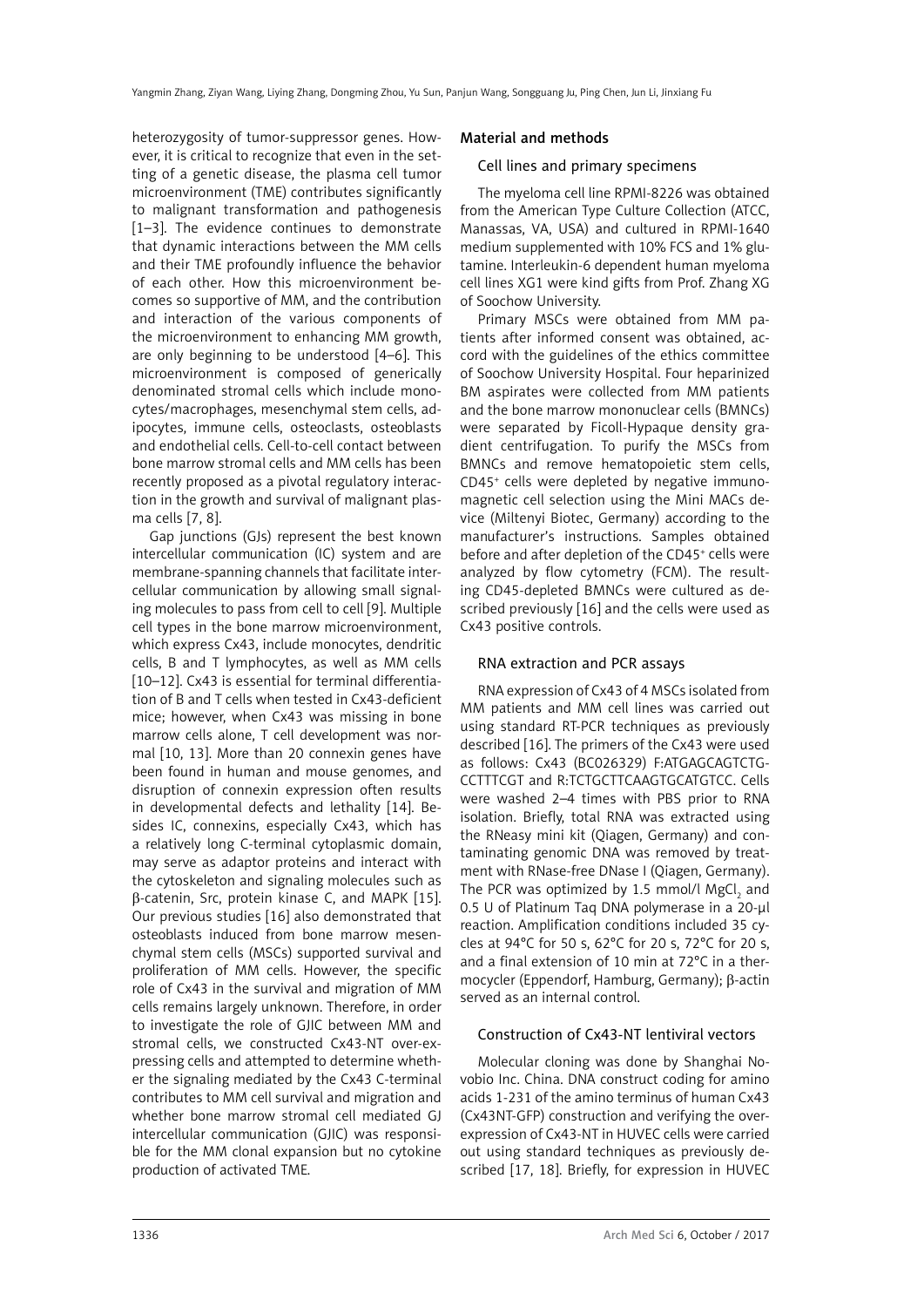cells, a full length cDNA of amplified human Cx43WT cDNA was cloned into a pCDNA3.1 vector (Invitrogen, USA) using a designed oligonucleotide primer pair, 5′-ATGAAGCTTATGGATTGGGGGAC-GCTG-3′ and 5′-ATGGCGGCCGCTTAGCTTGGGAAA CCTGTGAT-3′, to generate 5′ HindIII (aagctt) and 3′ NotI (gcggccgc) restriction sites for inframe ligation. The oligonucleotide primer pair was designed to preferentially amplify the Cx43-NT from the genomic DNA for the HUVEC cell line, which was: CX-NT-R; ACTGCTGGAGGGAAGGTG; CX-NT-F; TGAGTGTTACAACGAAAG; pL/to/v5/GFP/IRES/MCS-CX43-NT-R was generated with connection of the Cx43-NT-GFP sequence and lentiviral vectors through double digestion, which were transfected into 293T cells with secondary carriers. Subsequently the collected virus supernatant was infected with HUVEC cells, transfection efficiency of which was observed by fluorescence microscopy and QPCR. All constructs were confirmed by sequencing.

# Cell culture, selection and characterization of Cx43-NT overexpressing cells

The HUVEC cell line (ATCC, Manassas, VA, USA) was maintained in Dulbecco's modified minimal essential medium (DMEM, Life Technologies, Inc., Burlington, ON, USA) supplemented with 10% (v/v) fetal bovine serum (Life Technologies, Inc.), at 37°C, in a humidified atmosphere containing 95% air and 5% CO<sub>2</sub>. These cells were used throughout this study. For transfections, the cells were split the day prior to transfection to reach 70–80% confluence. Stable HUVEC cell transfectants expressing Cx43-NT were generated by transfection, respectively, with a Cx43-NT cDNA encoding plasmid using the Lipofectamine kit (Invitrogen Corporation, California, USA) and subsequent selection for G418 resistance according to the manufacturer's instructions. Transfectants were tested by QPCR for Cx43-NT expression.

# GJIC between the HUVEC and myeloma cells

The myeloma cell line RPMI8266 cells were simultaneously labeled with 10 μM calcein-AM (Invitrogen, USA) and 10 μM 1,1′-dioctadecyl-3,3,3′,3-tetramethylindo-carbocyanine perchlorate (DiI, Invitrogen, USA) for 25 min at 37°C in a 5%  $\overline{\text{CO}}_2$  fully humidified atmosphere. Cells were washed twice in PBS prior to being dropped onto receiving cells (MSCs and HUVECCX43-NT were > 90-95% confluent). A total of  $2 \times 10^4$  resulting cells were seeded to the precultured MSCs and HU-VECCx43-NT cells and the culture was incubated for 75 min at 37°C. To block the GJIC, heptanol was dissolved in ethanol as described previously [19, 20], so that the final concentration in the cell culture medium equaled 0.15% ethanol with 50 and 100 mM heptanol.

Prior to conducting FACS studies, the cultures were examined microscopically to confirm transfer of dye from myeloma cells to MSCs or HUVECCx43-NT. For FACS analysis studies, cells were trypsinized to release MSCs and HUVECCx43-NT. fixed in 4% paraformaldehyde, and resuspended in FACS buffer, and then FACS analyzed on a Facstar Plus Flow Cytometer (Becton Dickinson, USA).

## Co-culture of HUVEC with myeloma cell

To test the effects of Cx43 coupling on survival of MM cells, RPMI8266 and XG1 cells were plated to 6-well plates at a concentration of  $5 \times 10^5$ /well alone or with MSCs and HUVEC<sup>CX43-NT</sup> in medium with or without  $2 \times 10^{-7}$  M/l dexamethasone. The cultures were continued for 48 h and cell numbers, viability (trypan blue assay) and annexin V/PI binding were determined by flow cytometry. In the meantime, co-culture of RPMI8266 and XG1 MM cells with MSCs and HUVEC<sup>CX43-NT</sup> in medium containing  $2 \times 10^{-7}$  M dexamethasone and 50 mM/ml heptanol was also done in the same conditions.

#### Transwell migration assay

We performed a transwell migration assay (Costar) using the MM cell line RPMI 8226 in the presence of MSCs or HUVEC<sup>CX43-NT</sup> cells, which were cultured in the lower chambers. Seven groups were included in the assay: (1) control, upper chamber: MM cells, lower chamber: DMEM-LG supplemented with 0.5% FBS; (2) MSCs; upper chamber: MM cells, lower chamber: MSCs; (3) MSCs + heptanol; upper chamber: MM cells, lower chamber: MSCs + heptanol; (4) HUVEC<sup>Cx43-NT</sup>; upper chamber: MM cells, lower chamber: HUVEC<sup>CX43-NT</sup>; (5) HUVE<sup>CX43-NT</sup> + heptanol; upper chamber: MM cells, lower chamber: HUVEC<sup>Cx43-NT</sup> + heptanol. In brief, MM cells were suspended in 0.5% FBS medium, and  $5 \times 10^5$  cells were placed in the upper chambers of the transwell plates with or without MSCs or HUVECCX43-NT cells in the lower chambers. The concentration of heptanol used in these experiments was 50 mM/l. After 4 h at 37°C, cells that migrated to the lower chambers were counted. Triplicate experiments were performed with each group, and the means and standard deviations were calculated.

#### Cytokine production

The supernatants from RPMI8266 cells alone or with MSCs and HUVECCx43-NT in medium with or without heptanol (50 mM/l) were collected. The IL-6, IL-10, transformating growth factor β (TGF- $\beta$ ), and SDF-1 $\alpha$  concentrations were measured by Cytometric Bead Array (CBA) assay, using kits obtained from BD Biosciences Pharmingen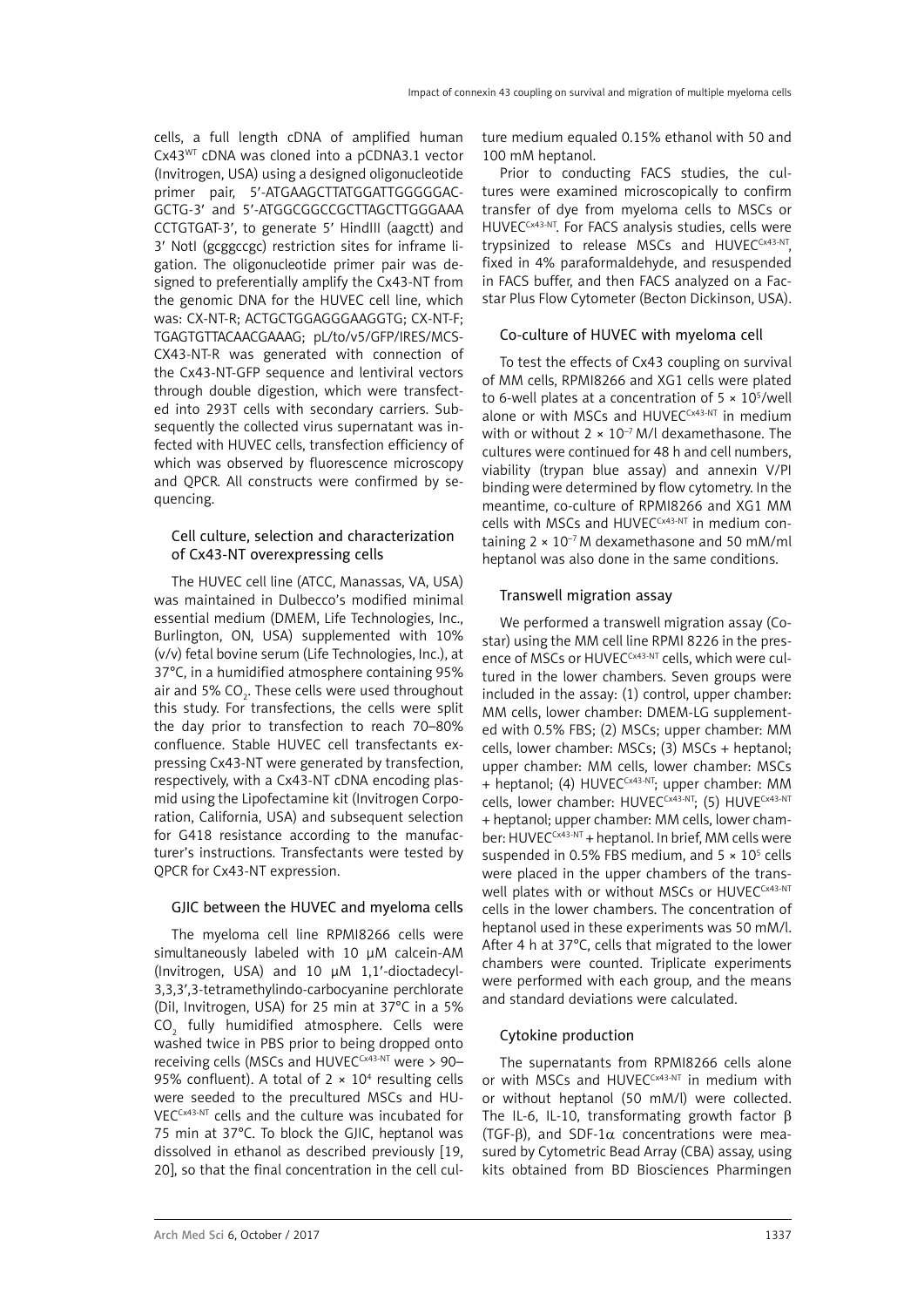(USA) according to the manufacturer's recommendations.

## Western blotting

RPMI8266 cells alone or with MSCs and HU-VECCx43-NT in medium with or without heptanol (50 mM/l) from direct co-culture systems were collected according to the methods mentioned above. Total cell lysates for Western blots were prepared by lysing cell pellets in radioimmunoprecipitation assay (RIPA) buffer. Bicinchoninic acid was used to determine protein concentrations. The lysates were separated by sodium dodecyl sulfate-polyacrylamide gel electrophoresis (SDS PAGE; Bio-Rad, USA), and transferred to polyvinylidene difluoride membranes, which were subsequently blocked in Tris-buffered saline containing 5% non-fat milk and 0.1% Tween for 1 h. The membranes were then incubated with polyclonal rabbit anti-p-Cx43 hSer368, ERK1/2, JNK, p38, NFκB (the antibodies were bought from Cell Signaling Technology) and anti-glyceraldehyde 3-phosphate dehydrogenase (GAPDH) (Sigma) at 4°C overnight. Antigen-antibody complexes were detected using secondary antibodies conjugated to horseradish peroxidase (Invitrogen) and visualized by enhanced chemiluminescence (GE Healthcare, UK).

# Statistical analysis

Statistical analyses of data were performed using the Statistical Package for the Social Sciences (SPSS) software version 17.0 (SPSS Inc., Chicago, IL, USA). Differences were evaluated by Student's *t* test and nonparametric Mann-Whitney test (significance cutoff:  $p < 0.05$ ).

#### Results

# Cx43 expressed differently among the MM cell lines and primary MM cells

The expression of Cx43 on MM cell lines RPMI 8226 and XG1 and the MSCs isolated from MM patients  $(n = 4)$  was determined using PCR assays. The results showed that both MM cells and MSCs expressed Cx43, although the expression of Cx43 in those cells was at different levels (Figure 1 A). Western blot analysis revealed that RPMI 8226 and XG1 cells expressed Cx43 at moderate levels. All four primary MSCs from MM patients expressed Cx43 (Figure 1 B). Generally, Cx43 expression in MSCs was stronger than that in MM cells  $(p < 0.05)$ .

# GJIC between MM cells and HUVEC are functional

Transfectants were confirmed by QPCR for Cx43-NT expression (Figure 2). To clarify the role of Cx43 on MM cells, we employed Cx43-NT truncated Cx43 to overexpress on HUVEC cells and MSCs isolated from MM patients as positive controls.

To determine whether MM cells couple with HUVECs, MM cells, MSCs and HUVECCX43-NT cells were cocultured and examined microscopically to confirm transfer of dye from MM cells to MSCs or HUVEC<sup>CX43-NT</sup> cells, although there was much less dye transferred to HUVECCx43-NT as comparison to MSCs. Visual inspection confirmed the viability of both the donor and receptor cells and demonstrated that the dye transfer was specific. FACS analysis was used to show the transfer of calcein AM to MSCs and HUVEC $C<sub>X43-NT</sub>$  (Figure 3), demonstrating that MM-HUVEC GJIC occurs.

Because our data showed that MM can couple with MSCs and HUVEC<sup>Cx43-NT</sup> cells, we wanted to confirm that the GJIC was specific. This was accomplished by using the GJ blocking agent. Heptanol was titrated into HUVEC cultures and then the cultures were analyzed by FACS analysis as above. Our results demonstrated that inhibition of dye transfer from MM to MSCs or HUVECCX43-NT occurred in a dose-dependent manner.

# Coupling with MSCs/HUVECCx43-NT protected MM cells from apoptosis in presence of dexamethasone

RPMI 8266 and XG1 MM cells were incubated alone or cultured with MSCs and HUVECCX43-NT for 48 h in medium with or without dexamethasone. The total number of myeloma cells recovered from cultures of myeloma cells alone was significantly lower than that from co-cultures, and their viability was also significantly lower (*p* < 0.01), while their apoptotic rate was significantly higher than that of myeloma cells cultured with MSCs and HUVEC<sup>Cx43-NT</sup> ( $p < 0.01$ ) (Figure 4). Both MSCs and



Line 1–2 MM cells, Line 3–6 MSCs

Figure 1. Cx43 expression on MM cells and MSCs. The RT-PCT assays showed that either MM cell lines or primary MSCs isolated from MM patients expressed Cx43 (A). Western blot assay showed that MSCs expressed higher levels of Cx43 than those of MM cells (B)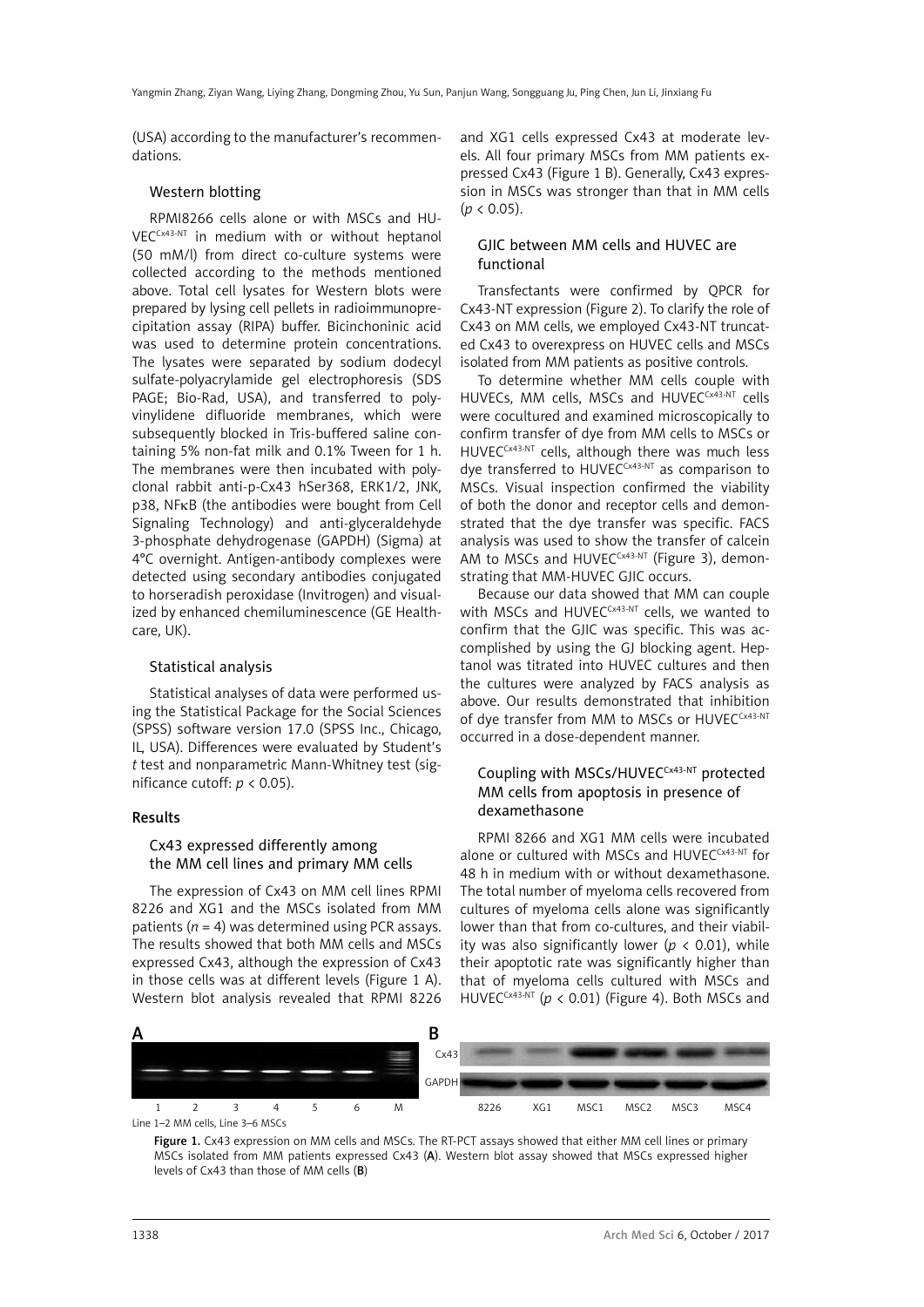

Figure 2. Expression of Cx43-NT in HUVEC cell lines. Microscopic photographs show the expression of Cx43-NT-GEP in HUVEC cells (A) and control (B). Total DNA was prepared from the cells and transfectants were confirmed by real-time PCR

HUVEC<sup>Cx43-NT</sup> could partially rescue the MM cells from apoptosis in the co-culture conditions. It seemed that MSCs were more effective to protect MM cells from apoptosis in medium containing dexamethasone and that XG1 cells was more sensitive to dexamethasone-induced cell death. Our results demonstrated that the GJs have an impact on the survival of MM cells and more MM cells were apoptotic in the medium containing the GJ inhibitor heptanol.

# GJ blockage by heptanol inhibited migration of MM cells induced by MSCs

In transwell migration assays, the migration rate of MM cell lines (RPMI 8226, XG-1) toward MSCs HUVEC<sup>Cx43-N</sup> was higher than that of spontaneous migration ( $p \lt 0.05$ ), which indicated that both MSCs and HUVECCX43-NT could induce the migration of MM cells. The migration of MM cells toward MSCs was the highest among the 5 groups (*p* < 0.05). The process was partially inhibited by the GJ inhibitor heptanol (Figure 5). These results show that heptanol can inhibit the migration of MM cells induced by MSCs or endothelial cells (HUVEC) and indicate that GJs may play important roles in the process of chemotaxis induced by MSCs and HUVEC cells.

# Cx43 coupling changes the cytokine prolife of MSCs

CBA assays revealed high levels of IL-6 in supernatant of MSCs cultured alone, but the others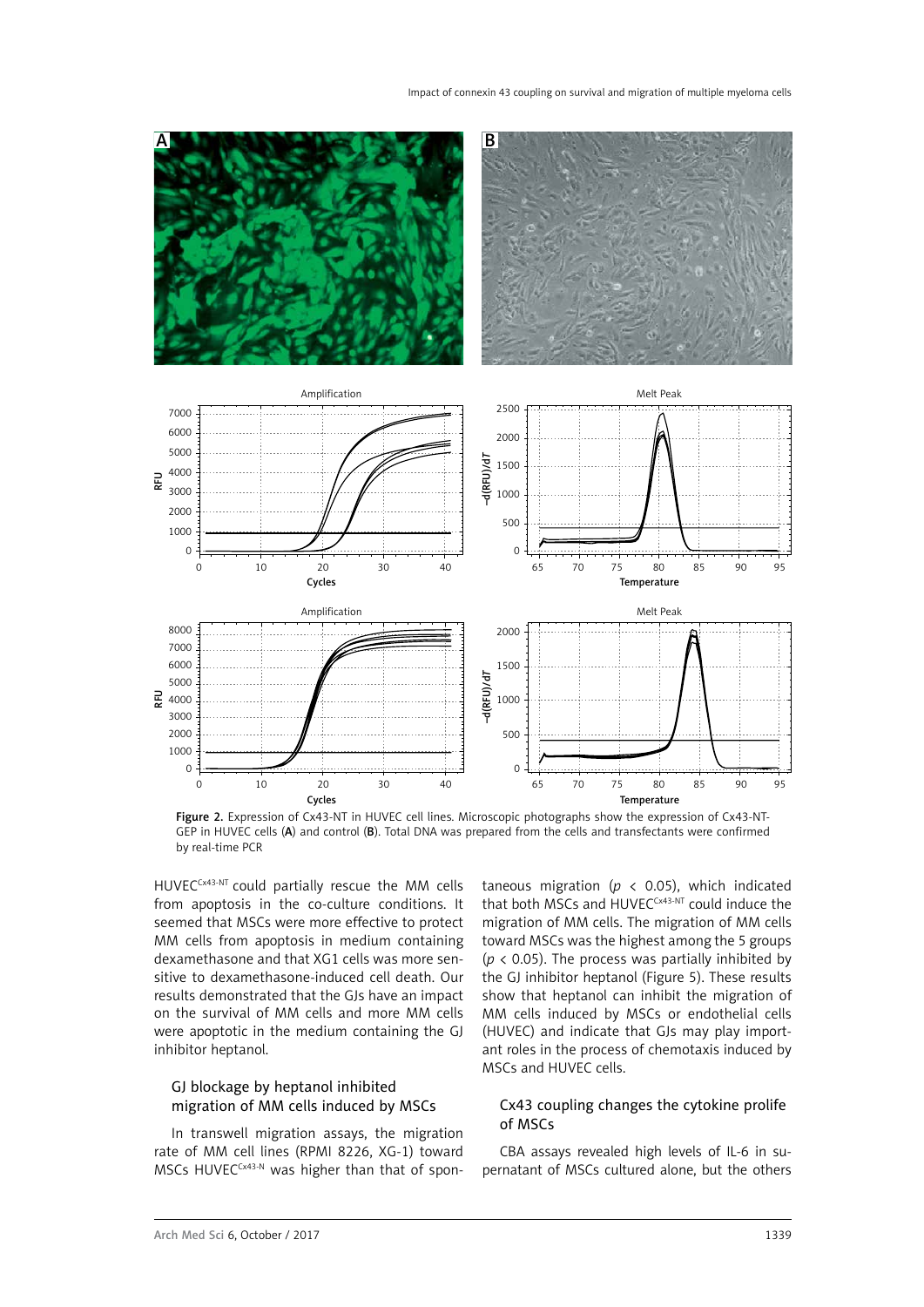

**Figure 3.** Gap junctions among the MM, MSCs and HUVEC $^{CxA3-NT}$ . Microscopic photographs from the double labeling of MM cells with calcein-AM (green) and DiI (red) show that dye transfer occurs from myeloma cells to MSCs and HUVECCx43-NT (3-1/3-2) and that dye does not permeate from the cells stained with DiI (3-1.1/3-2.1), confirming that GJIC is functional between the two cells, and that the dye transfer was specific. FCM histograms (A, B) of RPMI 8266 after dual-labeled MM were administered onto MSCs in a parachute assay, with GJs allowed to form. FCM data show the percentage of MSCs into which calcein-AM was transferred from MM cells and was inhibited in the presence of heptanol (50 mM/l)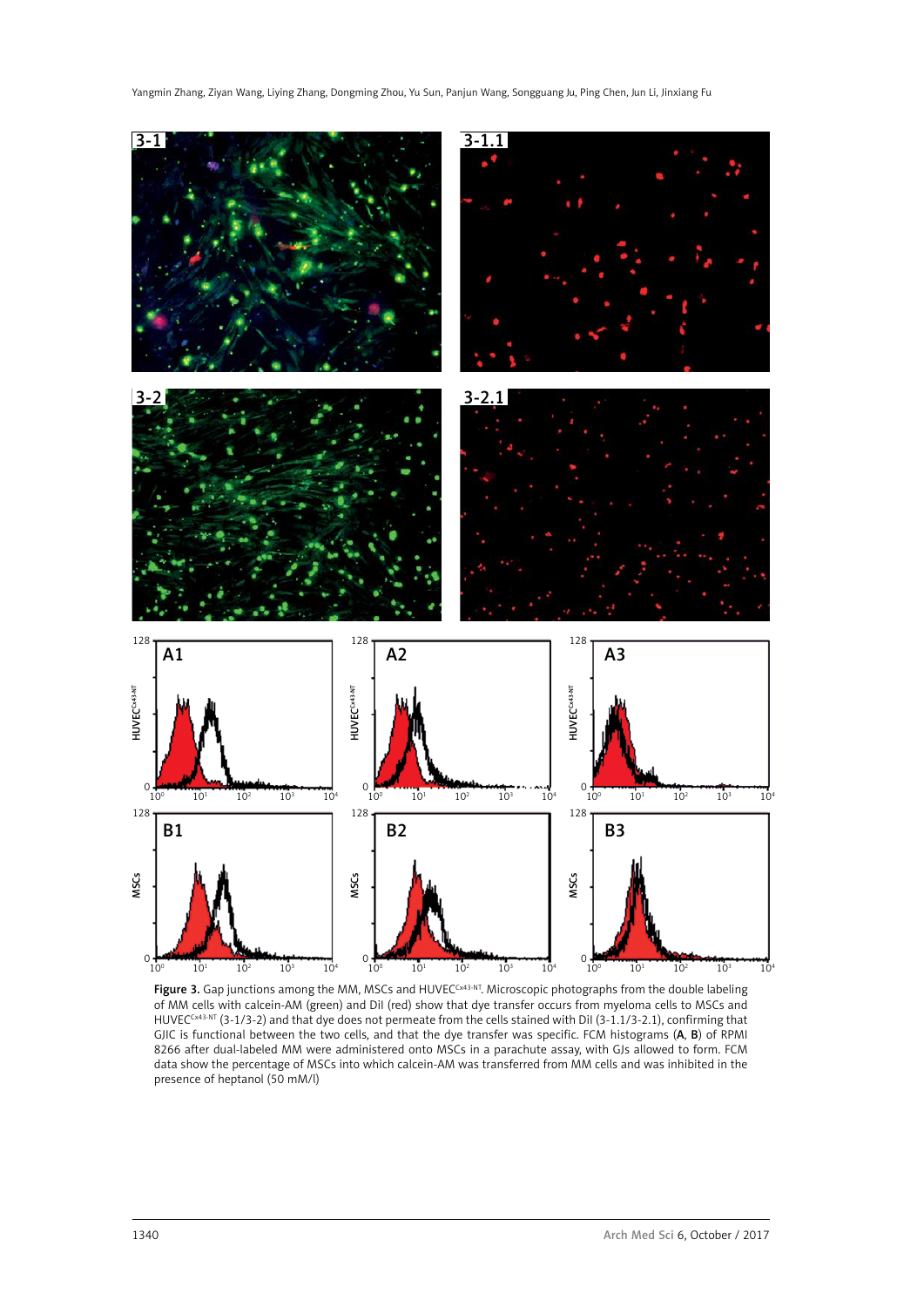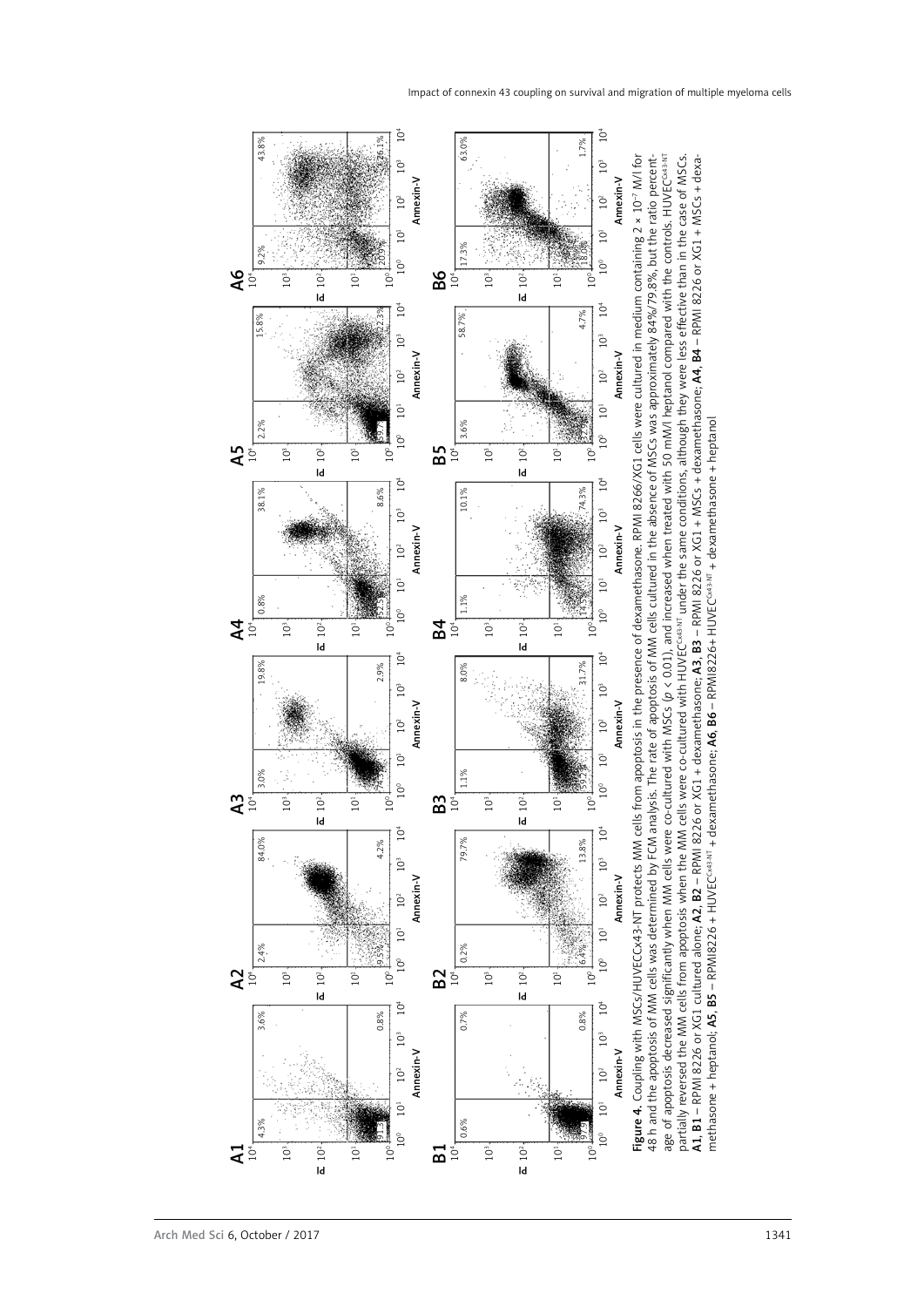

Figure 5. Effects of GJ inhibitor on migration of RPMI 8226 (A)/XG1 (B) cells induced by MSCs or HUVECCx43-NT

were at low levels, and there was no IL-10 detected in the supernatant. The cytokines detected in the supernatant of RPMI 8266 cultured alone was also at a low level. The concentration of cytokines detected in supernatant of HUVECCx43-NT was low in comparison with MSCs, but higher than that of RPMI 8226. The level of IL-6, IL-10 and SDF-1 $\alpha$  increased significantly after MSC and MM cells were co-cultured for 24 h ( $p < 0.01$ ), and especially the levels of IL-6 and IL-10 were higher in comparison to those cells cultured alone ( $p < 0.001$ ). There was no change of the level of TGF-β before and after

co-culture. After blockage of the GJIC with heptanol, the levels of IL-6 and SDF-1α returned to normal, but the level of IL-10 was higher than in those cells cultured alone ( $p < 0.01$ ). The same results were also obtained from RPMI 8226 cells co-cultured with HUVEC<sup>Cx43-NT</sup>. The levels of cytokines were lower than those of MSCs ( $p$  < 0.05) (Figure 6).

#### GJ between MM cells and stromal cells involved in JNK and NF-κB signaling

In this study, in order to explore further the molecular mechanisms of Cx43 signaling in the



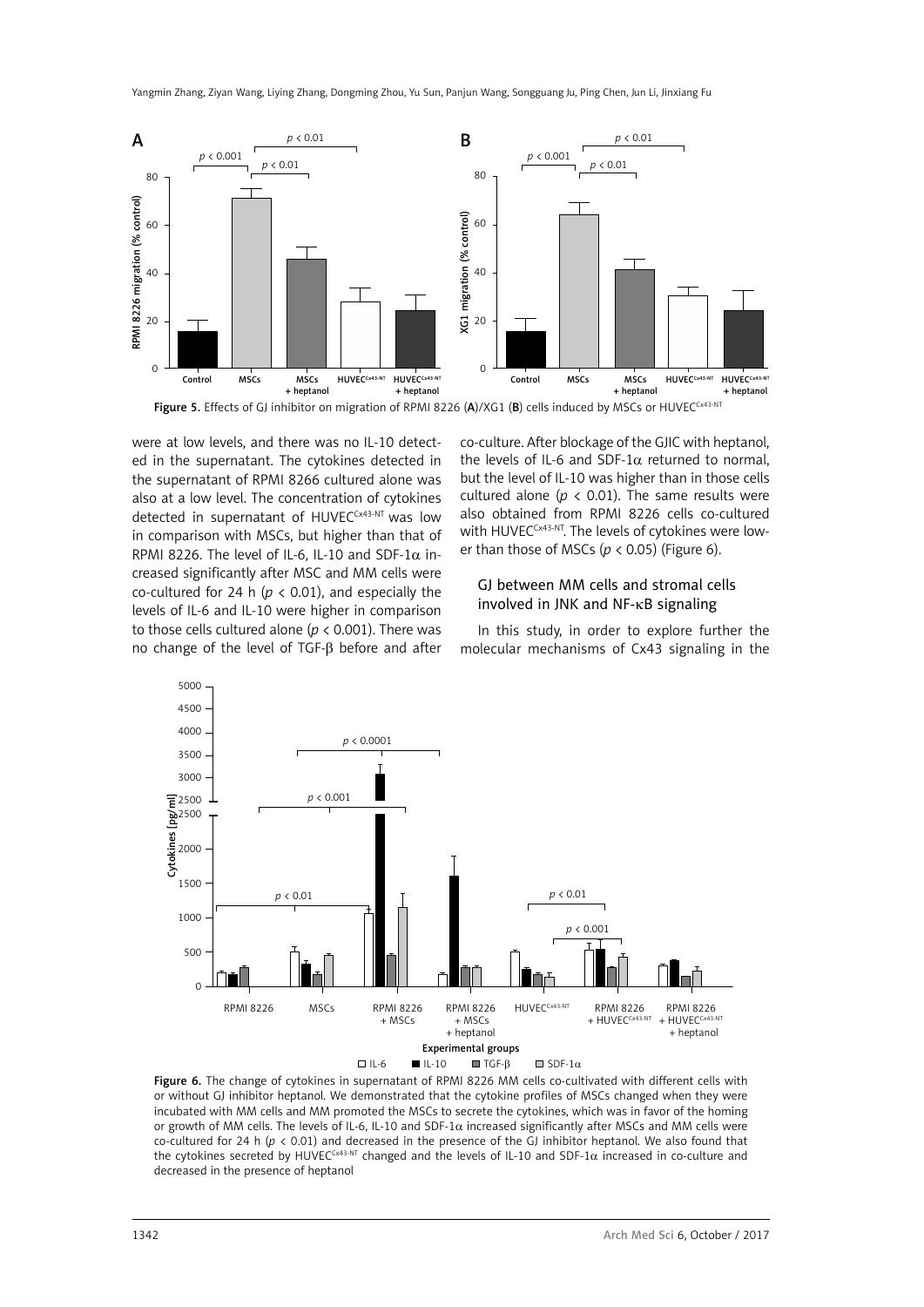MM, we investigated the changes of signaling pathways within our cell model during the Cx43 coupling in the presence and absence of the Cx43 specific inhibitor heptanol. As shown in Figure 7, the protein levels of phosphorylated Cx43 were increased in MSCs after co-culture and pCx43 decreased significantly in the presence of the GJ inhibitor. However, the pCx43 expression of HUVECCx43-NT showed no marked changes whether in co-culture with MM cells or in the presence of heptanol. To understand whether the MAPK intracellular signaling molecules might be involved in the C-terminus of Cx43 in mediating the transduction of cell survival signals and thereby exerting

anti-proliferative effect on MM cells, we investigated the change of MAPK pathways by Western blot assay in our cell models. We found that the expression of p38, JNK and NFκB increased, and especially the expression of p38 and JNK was significantly increased in co-culture, while it had no effect on the expression of ERK1/2. Our study showed that Cx43 coupling promotes MM cell survival via activation of p38, JNK and its downstream signal pathway.

## Discussion

GJIC has been implicated in the regulation of homeostasis and a diverse array of cellular func-



Figure 7. The change of signaling molecules in medium containing GJ inhibitor in co-culture. We demonstrated that the MM coupling with MSCs enhanced the levels of phosphorylated Cx43 at the C-terminus and decreased in the medium containing GJ inhibitor (*p* < 0.01). The expression of p38, JNK and NFκB also increased; especially the expression of p38 and JNK was significantly increased in co-culture. We conjectured that the MAPK signaling pathway might be involved in crosstalk between them. Results are reported as relative quantitation of target molecule expression, normalized to an endogenous control (GAPDH) and relative to a calibrator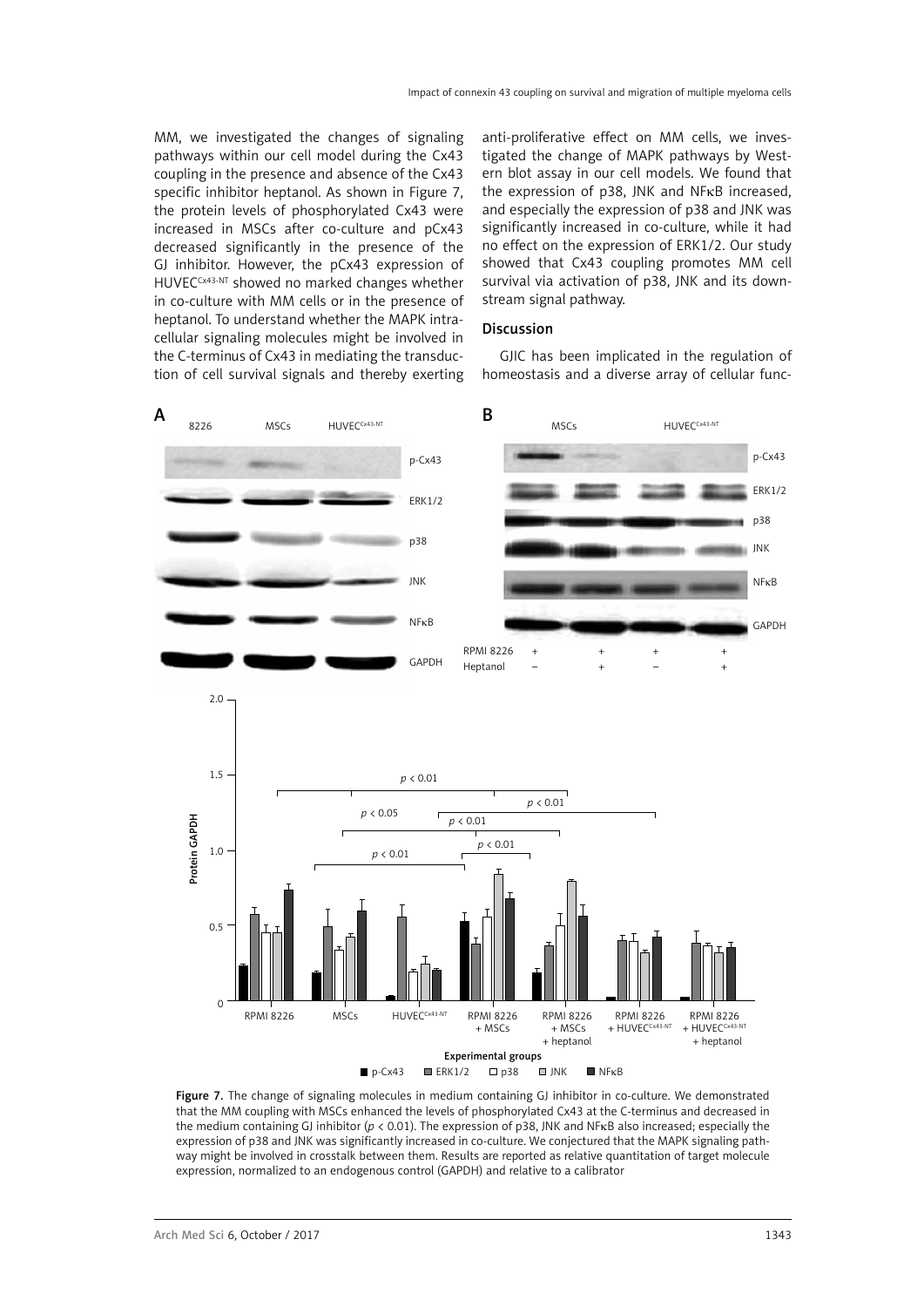tions related to cell specialization, growth and differentiation [21]. Altered expression of connexins, such as reduced expression or aberrant localization, has been reported in many tumor tissues [22– 25]. Such alterations prevent cell-to-cell adhesion, which is indispensible for the formation of gap junctions. In consequence, a clone of cells selectively acquires the ability for fast and unrestricted growth along with disruption of tissue integrity. Recent evidence further suggests that connexins may even facilitate late stage disease progression and metastasis [26]. Although connexins seem to be linked to tumorigenesis in the breast [21, 27, 28], the current understanding of how these molecules are linked to cancer is relatively limited, as few studies have systematically examined the role of connexins in both early and late stages of disease progression in a unified model.

The results of many studies indicate that the microenvironment created by MSCs plays an important role in supporting myeloma cells. Although it has been shown that myeloma stromal cells contribute to mature myeloma cell growth and chemoresistance, little is known about the GJ interplay between MSCs [29, 30]. We have previously demonstrated that Cx43 was expressed heterogeneously and aberrantly in MM cells. Interestingly, Cx43 expression in MSCs isolated from patients with MM was greater than that observed in both MM cells and normal MSCs [31]. To determine biochemically the function of the CX43 protein within the cells and elucidate the role of CX43 in gap junction formation, this study cloned and expressed the N-terminal part of CX43 in HUVEC cells. The studies reported herein showed that both MM cell lines and MSCs isolated from MM patients express Cx43 at mRNA and protein levels, and GJ formed between those cells was functional. MM cells also coupled with HUVECCx43-NT cells and formed a functional GJ between them. We confirmed the existence of GJIC among MM cells, MSCs and HUVECCX43-NT cells by a dye transfer assay, which occurred in a dose-dependent manner and was blocked with the GJ-specific inhibitor heptanol. Cx43 is required for MM cell survival and partially reversed the apoptosis induced by dexamethasone, as evidenced by the ability of the GJ inhibitor heptanol to enhance the MM cell apoptosis in the same conditions. We conjectured that the GJIC between MM cells and MSCs may be one of the ways involved in the crosstalk in the bone marrow niche and may have a significant impact on MM biology.

Multiple myeloma cells express various adhesion molecules such as LFA-1 and VLA-4 [32]. These molecules bind to their cognate receptor/ adhesion molecule on the surface of the MSCs and thus play an important role in the MM cells'

and marrow stromal cells' interactions *in vivo* and *in vitro* [33]. Adhesion of the MM cells to MSCs activates many pathways, resulting in promotion of cell migration regulating proteins, up-regulation of numerous cytokines secreted by both MM cells and MSCs and anti-apoptotic proteins in the MM cells [34]. Our results indicated that GJ is one important way to activate the MSCs to secrete cytokines and MM cells to migration. CBA assays revealed that there were high levels of IL-10 in supernatant of MSCs cultured alone, but the others were at low levels, and the levels of IL-6 were moderately elevated in the supernatant. The cytokines detected in the supernatant of PMI 8266 cultured alone were at a low level. The levels of IL-6, IL-10 and SDF-1 $\alpha$  increased significantly after MSC cells were co-cultured with MM cells for 24 h (*p* < 0.001); in particular, the level of IL-10 was higher than in those cells cultured alone (*p* < 0.0001). After blockage of the GJ with heptanol, the levels of IL-6 and SDF-1α returned to normal, but the level of IL-10 was higher than in those cells cultured alone ( $p < 0.01$ ). There was no change of the level of cytokines before and after co-culture in the supernatant of HUVEC<sup>CX43-NT</sup> cells with or without heptanol except the levels of SDF-1 $\alpha$ . It has been confirmed that SDF-1 $\alpha$  secreted by MSCs is one of the main chemokines that can induce MM cell homing and localization selectively in bone marrow. We used heptanol, a type of GJ inhibitor that can inhibit GJs composed of many types of adherens proteins including Cx43, to study the role of Cx43 in the migration of MM cells in a transwell migration assay, in which MSCs could induce MM cell migration and the process could be inhibited by heptanol. Meanwhile, we found that the level of SDF-1 $\alpha$  was higher in the supernatant of MSCs co-cultured with MM cells compared with that of MSCs cultured alone. This was also in agreement with observations showing that connexins expression may be present in later stages of carcinogenesis, favoring the migration capacity of invasive cells [35]. The Cx43 without the C-terminal lost the function of enhancing the migration of MM cells and the GJ inhibitor had no effects on the migration of MM cells. Although there seemed to be more cells counted in the lower chamber, the difference was not statistically significant.

Though the transmembrane part and the extracellular loops are highly conserved among the different connexin isoforms, the carboxyl terminus is the most variable in length and amino acid sequence. The carboxyl terminus of several connexins contains various phosphorylation sites which play an important role in regulating GJ channel conductivity and function. Recently, a channel-independent role for connexins in intracellular signaling was suggested. Plotkin *et al.*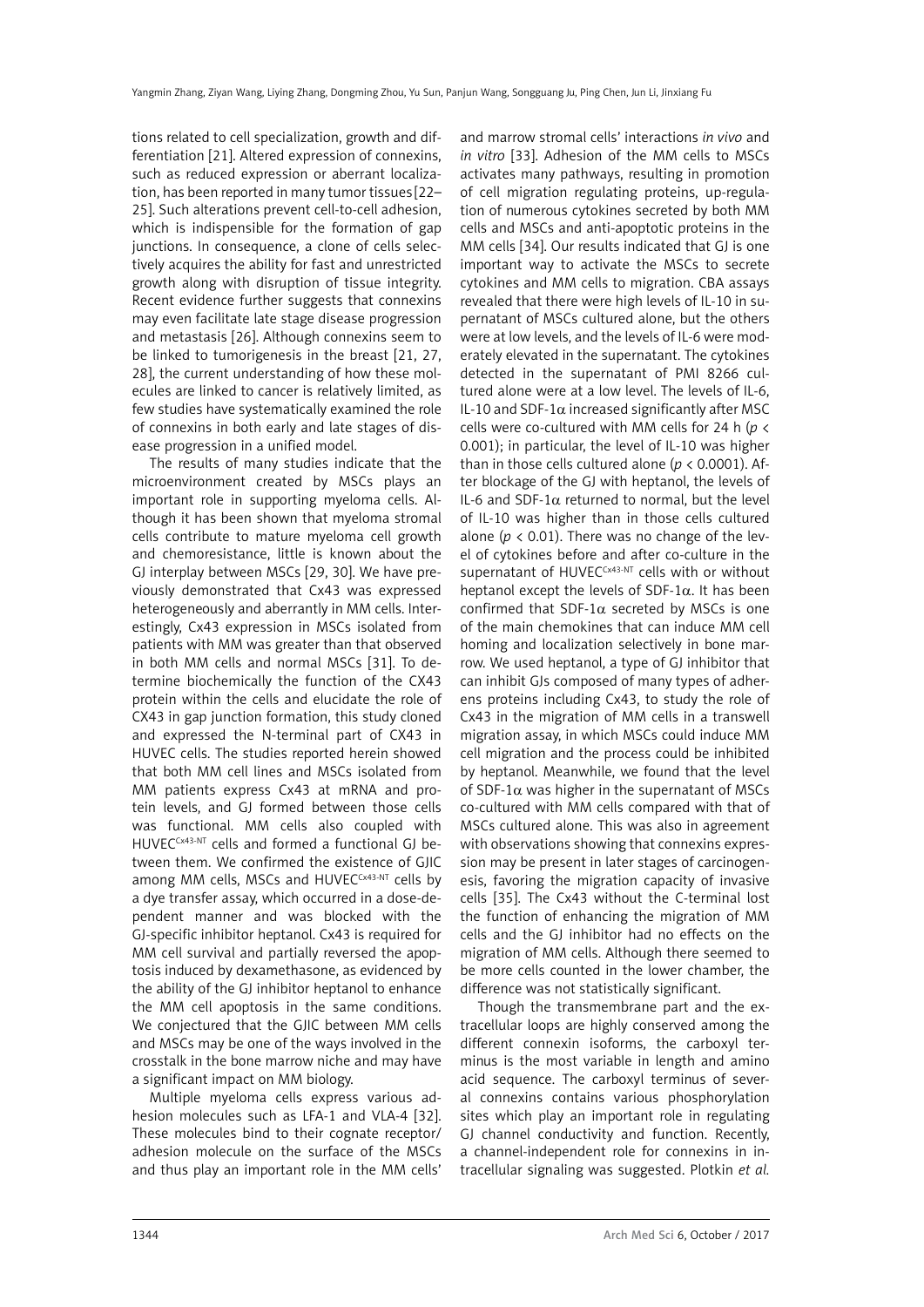[36–38] demonstrated a novel function of the C-terminus of Cx43 in mediating the transduction of cell survival signals induced by the anti-osteoporosis drugs bisphosphonates in osteoblasts and osteocytes. Their studies showed that bisphosphonates open Cx43 hemichannels and induce the interaction of Cx43 with the kinase Src, followed by activation of the ERK pathway and inhibition of osteoblast and osteocyte apoptosis. This evidence raises the possibility that a similar scaffolding function of Cx43 could be required for the survival effect of MM cells. Our results demonstrated that the protein levels of phosphorylated Cx43 were increased in MSCs after co-culture with MM cells and pCx43 decreased significantly in the presence of a GJ inhibitor (Figure 7). However, the pCx43 expression of HUVECCx43-NT showed no marked changes whether in co-culture with MM cells or in the presence of heptanol. To understand the MAPK intracellular signaling molecules which might be involved in the C-terminus of Cx43 in mediating the transduction of cell survival signals so as to exert an anti-apoptotic effect on MM cells, we investigated the change of MAPK pathway associated molecules by western blot assay in our cell models. We found that the expression of p38, JNK and NFκB increased, and especially the expression of p38 and JNK was significantly increased in co-culture, while it had no effect on the expression of ERK1/2, and the up-regulated p38 and JNK expression was not inhibited in the presence of the GJ inhibitor. We conjectured that the adhesion of MM cells to MSCs may be involved apart from GJ in the crosstalk between them. Behrens *et al.* [39] demonstrated that expression of Cx43 augments migration via modulation of p38 MAP kinase activity. The carboxyl tail of Cx43 plays an essential role in this signaling pathway, which is independent of gap junction function. Our study was consistent with theirs and confirmed that Cx43 coupling promoted MM cell survival via activation of p38, JNK and its downstream signal pathway. Recently, Belting *et al.* [40, 41] demonstrated the potential role of nanotubes, exosomes, apoptotic bodies, and nucleic acid-binding peptides in the intercellular transfer of genetic information and indicated that various facets of cell biology research will revolutionize the way we perceive how cells communicate as well as the way we treat various diseases. In that respect, a better understanding of the interaction of the MM cells with bone marrow cells would provide insight into a wide array of pathophysiologies and whether this opens avenues for therapeutic intervention.

#### Conflict of interest

The authors declare no conflict of interest.

#### R e f e r e n c e s

- 1. Klein U, Dalla-Favera R. Germinal centres: role in B-cell physiology and malignancy. Nat Rev Immunol 2008; 8: 22-33.
- 2. Mitsiades CS, McMillin DW, Klippel S, et al. The role of the bone marrow microenvironment in the pathophysiology of myeloma and its significance in the development of more effective therapies. Hematol Oncol Clin N Am 2007; 21: 1007-34 vii-viii.
- 3. Azab AK, Hu J, Quang P, et al. Hypoxia promotes dissemination of multiple myeloma through acquisition of endothelial to mesenchymal transition-like features. Blood 2012; 119: 5782-94.
- 4. Zhan F, Hardin J, Kordsmeier B, Bumm K, Zheng M, Tian E. Global gene expression profiling of multiple myeloma, monoclonal gammopathy of undetermined significance, and normal bone marrow plasma cells. Blood 2002; 99: 1745-57.
- 5. Keats JJ, Reiman T, Belch AR, Pilarski LM. Ten years and counting: so what do we know about  $t(4;14)$ (p16;q32) multiple myeloma. Leuk Lymphoma 2006; 47: 2289-300.
- 6. Fowler JA, Edwards CM, Croucher PI. Tumor-host cell interactions in the bone disease of myeloma. Bone 2011; 48: 121-8.
- 7. Fowler JA, Mundy GR, Lwin ST, Lynch CC, Edwards CM. A murine model of myeloma that allows genetic manipulation of the host microenvironment. Dis Model Mech 2009; 2: 604-11.
- 8. Corre J, Mahtouk K, Attal M, et al. Bone marrow mesenchymal stem cells are abnormal in multiple myeloma. Leukemia 2007; 21: 1079-88.
- 9. Civitelli R. [Cell-cell communication in the osteoblast/](http://www.yz365.com/MedCH/Archive/18424255) [osteocyte lineage.](http://www.yz365.com/MedCH/Archive/18424255) [Arch Biochem Biophys](http://www.yz365.com/Journal/Detail/62fa56ba-c13f-47fa-8784-9e167fb84571) 2008; 473: 188-92.
- 10. Montecino-Rodriguez, Leathers EH, Dorshkind K. Expression of connexin 43 (Cx43) is critical for normal hematopoiesis. Blood 2000; 96: 917-24.
- 11. Presley CA, Lee AW, Kastl B, et al. [Bone marrow con](http://www.yz365.com/MedCH/Archive/16531325)[nexin-43 expression is critical for hematopoietic regen](http://www.yz365.com/MedCH/Archive/16531325)[eration after chemotherapy.](http://www.yz365.com/MedCH/Archive/16531325) [Cell Commun Adhes](http://www.yz365.com/Journal/Detail/a8a5d330-4606-439f-a6e5-123015a79c2c) 2005; 12: 307-17.
- 12. Wong RCB, Pera MF, [Pébay](http://www.yz365.com/Affiliation/Search?lastName=P%C3%A9bay&firstName=Alice) A. Role of gap junctions in embryonic and somatic stem cells. Stem Cell Rev 2008; 4: 283-92.
- 13. Nguyen TD, Taffet SM. A model system to study connexin 43 in the immune system. Mol Immunol 2009; 46: 2938-46.
- 14. Laird DW. Life cycle of connexins in health and disease. Biochem J 2006; 394: 527-43.
- 15. Herve JC, Bourmeyster N, Sarrouilhe D, [Duffy HS.](http://www.yz365.com/Affiliation/Search?lastName=Duffy&firstName=HeatherS) Gap junctional complexes: from partners to functions. Prog Biophys Mol Biol 2007; 94: 29-65.
- 16. Fu J, Wang P, Zhang X, et al. Myeloma cells inhibit osteogenic differentiating of mesenchymal stem cells and kill osteoblasts via TRIAL induced apoptosis. Arch Med Sci 2010; 6: 496-504.
- 17. McLeod TL, Bechberger JF, Naus CC. Determination of a potential role of the CCN family of growth regulators in connexin 43 transfected C6 glioma cells. Cell Commun Adhes 2001; 8: 441-5.
- 18. Gellhaus A, Wotzlaw C, Otto T, Fandrey J, Winterhager E. More insights into the CCN3/connexin43 interaction complex and its role for signaling. J Cell Biochem 2010; 110: 129-40.
- 19. Ilvesaro J, Vaananen K, Tuukkanen J. Bone-resorbing osteoclasts contain gap junction connexin-43. J Bone Miner Res 2000; 15: 919-26.